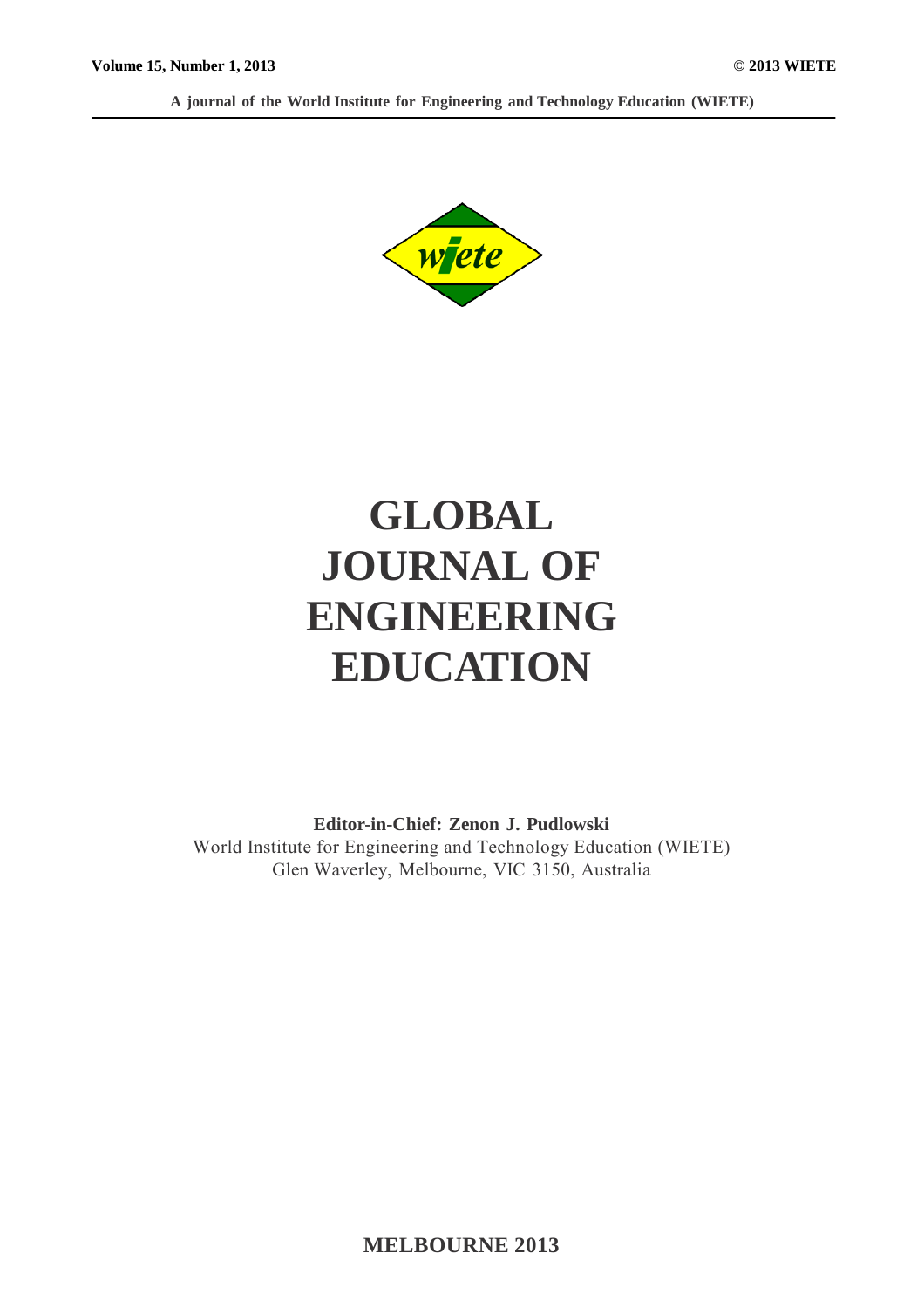#### **WIETE Partners**



Association of Taiwan Engineering Education and Management (ATEEM) Taipei, Taiwan



K L University Vijayawada, Guntur District Andhra Pradesh, India



University of Botswana Gaborone, Botswana



College of Engineering & Engineering Technology Northern Illinois University DeKalb, Illinois, USA



Polytechnic Institute of New York University New York, USA



College of Management Hungkuang University Taichung, Taiwan



Russian Association of Engineering Universities Moscow, Russia



Commonwealth Science and Technology Academy for Research (C-STAR) Chennai, India



Technological Education Institute of Piraeus Piraeus-Athens, Greece

Published by:

World Institute for Engineering and Technology Education (WIETE) 34 Hampshire Road, Glen Waverley, Melbourne, VIC 3150, Australia

E-mail: info@wiete.com.au Internet: http://www.wiete.com.au

#### **© 2013 WIETE**

ISSN 1328-3154

Articles published in the *Global Journal of Engineering Education* (GJEE) have undergone a formal process of peer review by international referees.

This Journal is copyright. Apart from any fair dealing for the purpose of private study, research, criticism or review as permitted under the Copyright Act, no part may be reproduced by any process without the written permission of the publisher.

*Responsibility for the contents of these articles rests upon the authors and not the publisher. Data presented and*  conclusions developed by the authors are for information only and are not intended for use without independent *substantiating investigations on the part of the potential user.*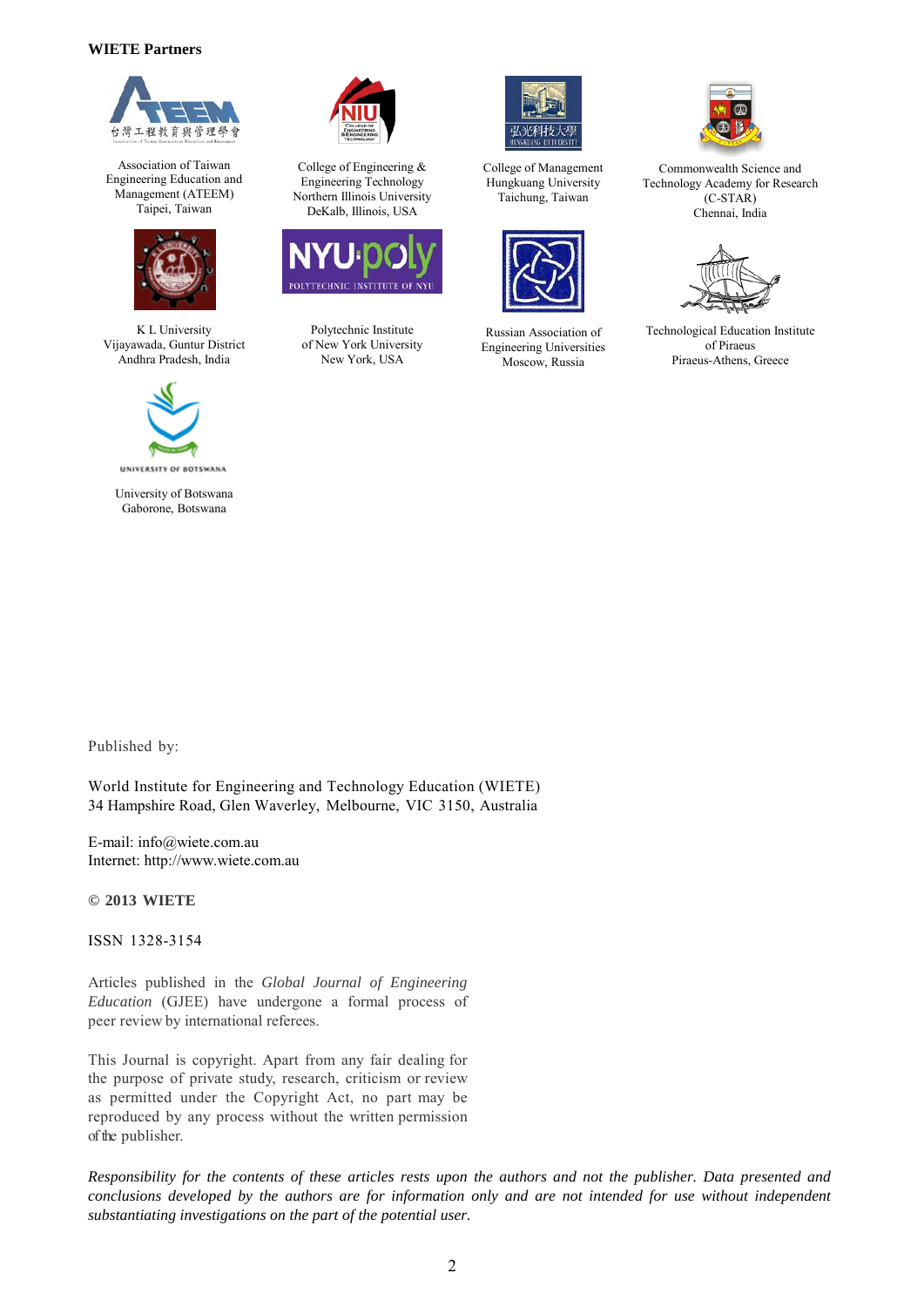## **Global Journal of Engineering Education**

| EDITOR-IN-CHIEF |
|-----------------|
|-----------------|

| Prof. Zenon J. Pudlowski                                                                                                                                                                                                                                                                                                                                                                                             | World Institute for Engineering and Technology Education (WIETE)<br>34 Hampshire Road, Glen Waverley, Melbourne, VIC 3150, Australia<br>Tel/Fax: +61 3 95618247, E-mail: zenon.pudlowski@wiete.com.au<br>Internet: http://www.wiete.com.au                                                                                                                                                                                                                                                                                                                                                                                                                                                                                                                                                                                                                                                                                                      |  |
|----------------------------------------------------------------------------------------------------------------------------------------------------------------------------------------------------------------------------------------------------------------------------------------------------------------------------------------------------------------------------------------------------------------------|-------------------------------------------------------------------------------------------------------------------------------------------------------------------------------------------------------------------------------------------------------------------------------------------------------------------------------------------------------------------------------------------------------------------------------------------------------------------------------------------------------------------------------------------------------------------------------------------------------------------------------------------------------------------------------------------------------------------------------------------------------------------------------------------------------------------------------------------------------------------------------------------------------------------------------------------------|--|
| MANAGER & ASSOCIATE<br><b>EDITOR</b>                                                                                                                                                                                                                                                                                                                                                                                 |                                                                                                                                                                                                                                                                                                                                                                                                                                                                                                                                                                                                                                                                                                                                                                                                                                                                                                                                                 |  |
| Dr Dianne Q. Nguyen                                                                                                                                                                                                                                                                                                                                                                                                  | World Institute for Engineering and Technology Education (WIETE),<br>Melbourne, Australia                                                                                                                                                                                                                                                                                                                                                                                                                                                                                                                                                                                                                                                                                                                                                                                                                                                       |  |
| <b>ASSOCIATE EDITORS</b>                                                                                                                                                                                                                                                                                                                                                                                             |                                                                                                                                                                                                                                                                                                                                                                                                                                                                                                                                                                                                                                                                                                                                                                                                                                                                                                                                                 |  |
| Dr Ian R. Dobson                                                                                                                                                                                                                                                                                                                                                                                                     | University of Helsinki, Helsinki, Finland $\&$ University of Ballarat, Ballarat,<br>Australia                                                                                                                                                                                                                                                                                                                                                                                                                                                                                                                                                                                                                                                                                                                                                                                                                                                   |  |
| Ms Krystyna Wareing                                                                                                                                                                                                                                                                                                                                                                                                  | Independent Communications Consultant, Crawley, West Sussex, England, UK                                                                                                                                                                                                                                                                                                                                                                                                                                                                                                                                                                                                                                                                                                                                                                                                                                                                        |  |
| <b>ADVISORY BOARD MEMBERS</b>                                                                                                                                                                                                                                                                                                                                                                                        |                                                                                                                                                                                                                                                                                                                                                                                                                                                                                                                                                                                                                                                                                                                                                                                                                                                                                                                                                 |  |
| Prof. Hosni I. Abu-Mulaweh<br>Prof. Colin U. Chisholm<br>Prof. Ahmad Ibrahim<br>Prof. Adinarayana Kalanidhi<br>Prof. Efrossini C. Kalkani<br>Prof. Krzysztof Kluszczyński<br>Prof. Romanas V. Krivickas<br>Dr Wojciech Kuczborski<br>Prof. George Metaxas<br>Prof. Andrew Nafalski<br>Prof. Alexey F. Nesterov<br>Prof. Derek O. Northwood<br>Prof. Gyula Patkó<br>Prof. Koneru Satyanarayana<br>Prof. Dieter Schott | Indiana University-Purdue University Fort Wayne, Fort Wayne, USA<br>Glasgow Caledonian University, Glasgow, Scotland, UK<br>Yorkville University, Toronto, Ontario, Canada<br>Commonwealth Science and Technology Academy for Research, Chennai, India<br>National Technical University of Athens, Athens, Greece<br>Silesian University of Technology, Gliwice, Poland<br>Kaunas University of Technology, Kaunas, Lithuania<br>Private Consultant & WIETE, Perth, Australia<br>Technological Education Institute of Piraeus, Piraeus-Athens, Greece<br>University of South Australia, Adelaide, Australia<br>Russian Association of Engineering Universities, Moscow, Russia<br>University of Windsor, Windsor, Canada<br>University of Miskolc, Miskolc-Egyetemváros, Hungary<br>K L University, Vijayawada, Guntur District, Andhra Pradesh, India<br>Hochschule Wismar - University of Technology, Business and Design, Wismar,<br>Germany |  |
| Prof. David W.S. Tai<br>Prof. Jacek Uziak<br>Prof. Algirdas V. Valiulis<br>Prof. Promod Vohra                                                                                                                                                                                                                                                                                                                        | HungKuang University, Taichung, Taiwan<br>University of Botswana, Gaborone, Botswana<br>Vilnius Gediminas Technical University, Vilnius, Lithuania<br>Northern Illinois University, DeKalb, USA                                                                                                                                                                                                                                                                                                                                                                                                                                                                                                                                                                                                                                                                                                                                                 |  |